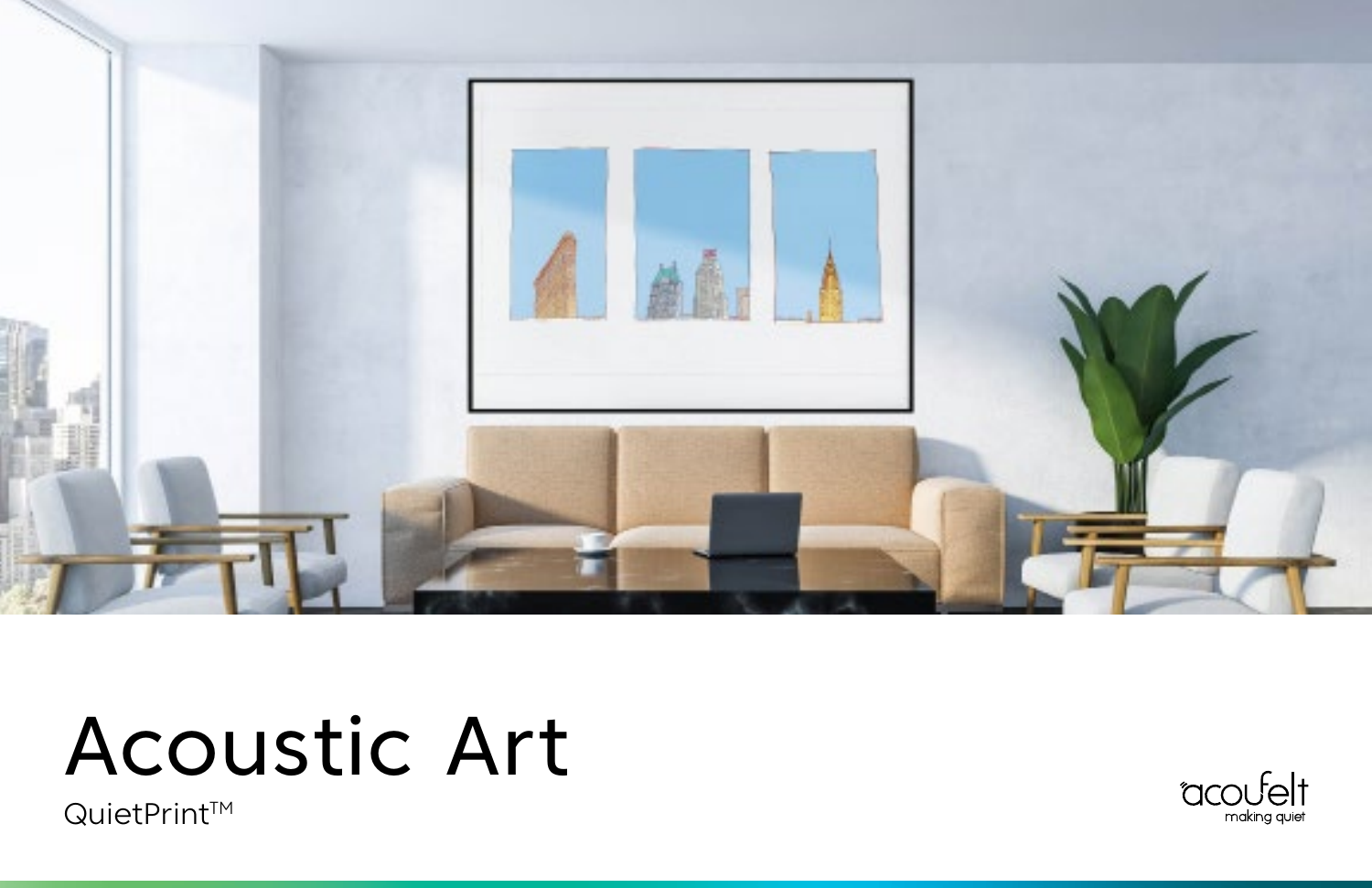**Product Acoustic Art** Application Furniture Composition 100% polyester Material FilaSorb™ Recycled Content 60% min Thickness 25mm +/- 10%

## Product Detail **Frame Dimensions**

900 x 900mm 900 x 1800mm 800 x 1200mm 1200 x 1600mm 900 x 1200mm 1200 x 1800mm 1000 x 1200mm 1200 x 2400mm 1200 x 1200mm

| Fire Testing              | AS ISO 9705: 2003 Group 1                          |  |  |
|---------------------------|----------------------------------------------------|--|--|
|                           | ASTM E84-17a Class A                               |  |  |
| <b>Indoor Air Quality</b> | Low VOCs emission, formaldehyde<br>and Phenol-free |  |  |
| Light Fastness            | ISO 105-B02 1994, 6-7                              |  |  |

Drew Harrison Ross Morgan Helene Hardy Frank Inguanzo Alejandro Avakian

Isabella Cuccato Doug Wittnebel Takuro Kuwabara Mitchell Schorr

#### Guarantees Sustainability

#### Warranty against defects 20 years\* Light fastness warranty 20 years\*

### Acoustic Performance

| Frequency<br>(Hz) | 125  |  |  |
|-------------------|------|--|--|
| a٠                | በ 23 |  |  |

### **Technical Data**

|  |  | Artists |  |
|--|--|---------|--|
|  |  |         |  |

| quency<br>(Hz) | 125  | 250  | 500  | 1000 | 2000 | 4000 | <b>NRC</b> |
|----------------|------|------|------|------|------|------|------------|
| a <sub>s</sub> | 0.23 | 0.35 | 0.67 | 0.93 | 1.06 | 0.94 | 0.75       |



• LBC Red list free





\*conditions apply



• Phenol & formaldehyde free

- Total VOC's 0.5 mg/m3
- CDPH compliance
- Complies with building standards Made from 60% min.

recycled content





Generated using 40% solar energy

Declare Living Building Challenge compliant



Recycable at end-of-life